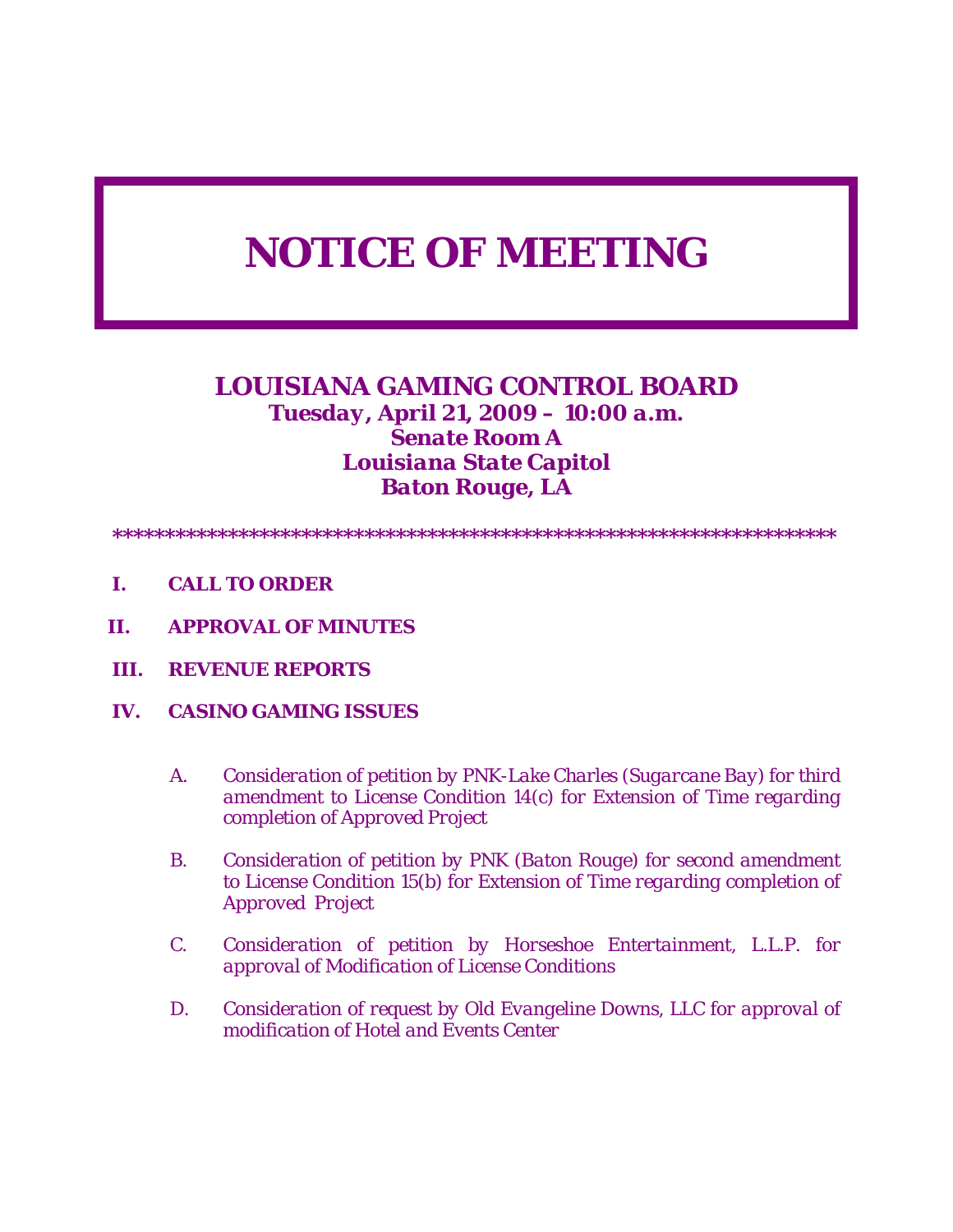- *E. Consideration of request by Pinnacle Entertainment, Inc. for approval of Compulsive and Problem Gambling Program for PNK –Bossier City, Inc. (Boomtown-Bossier City)*
- *F. Consideration of request by Penn National Gaming for approval of Compulsive and Problem Program for LCCI*
- *G. Consideration of adoption of Certificate of Compliance for Alternate Riverboat Inspections*

### *V. UPDATE BY REESE MIDDLETON ON COMPULSIVE AND PROBLEM GAMBLING*

#### *VI. VIDEO GAMING ISSUES*

- *A. Consideration of the following truckstop applications:* 
	- *1. In Re: Lott Oil Company, Inc. d/b/a Lott's O Luck#2 No. 1602515760*
	- *2. In Re: Lucky Deuces Casino, LLC d/b/a Lucky Deuces Casino No. 0109515776*
	- *3. In Re: Alyco, L.L.C. d/b/a Love's Casino #362 No. 1006515785*
	- *4. In Re: Lucky Star Auto/Truck Stop LLC d/b/a Lucky Star Casino No. 4700514576*

#### *VII. RULEMAKING*

*1. Institution of rulemaking procedures for adoption of amendments to LAC 42:VII.2723, 2730; LAC 42:IX.1907, 2707, 2715, 2723, 2730, 2735, 2901, 3302, 4315; LAC 42:2715, 2723, 2730, 4204and 4209.* 

#### *VIII. PROPOSED SETTLEMENTS FROM HEARING OFFICERS' DECISIONS*

- *1. In Re: SJF Enterprises, LLC d/b/a The Daiquiris Explosion No. 4700112450*
- *2. In Re: Ernst Café, Inc. d/b/a Ernst Café No. 3601202957*
- *3. In Re: Leroy L. Trim d/b/a Trim's Package Liquor No. 5100105029*
- *4. In Re: Perino's, Inc. d/b/a Sam Perino's Seafood & Deli No. 2600208114*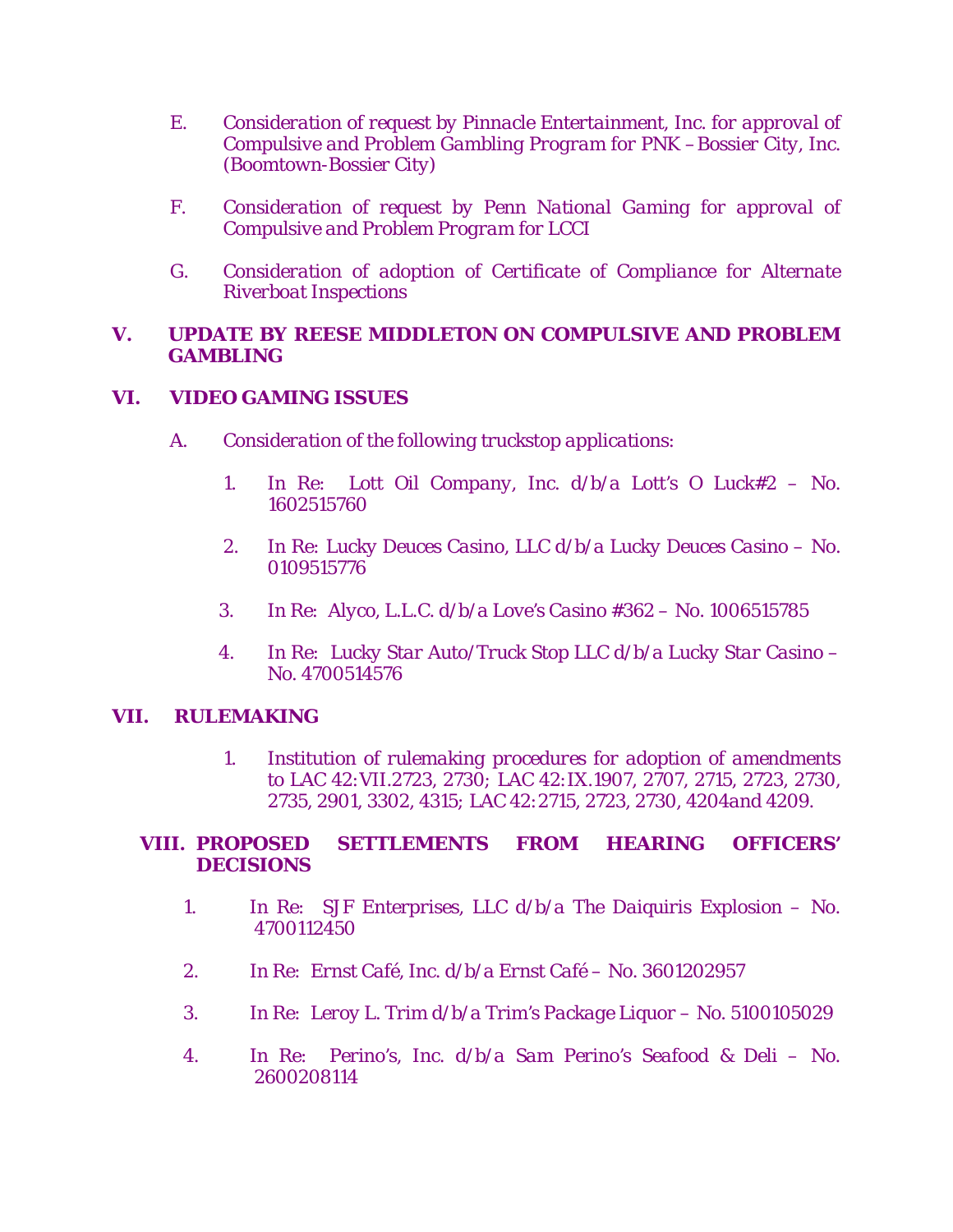- *5. In Re: Perino's, Inc. d/b/a Sam Perino's Seafood & Deli No. 2600612658*
- *6. In Re: Perino's Boiling Pot II, Inc. d/b/a Perino's Boiling Pot II No. 2600211682*
- *7. In Re: Perino's Boiling Pot II, d/b/a Perino's Boiling Pot II No. 2600611683*
- *8. In Re: Harahan's Po-Boys, Inc. d/b/a Sloppy's #1 No. 2604210165*
- *9. In Re: Freeze, Inc. d/b/a New Orleans Original Daiquiris No. 2605100634*
- *10. In Re: Freeze, Inc. d/b/a Daiquiris Specialty Café No. 2600100635*
- *11. In Re: Daiquiris LaPalco Partnership d/b/a Daiquiris Specialty Café – No. 2601200629*
- *12. In Re: Daiquiris Avondale Partnership d/b/a New Orleans Original Daiquiris – No. 2600100636*
- *13. In Re: Daiquiris Chalmette Partnership d/b/a New Orleans Original Daiquiris – No. 4400100631*
- *14. In Re: Briggs of Belle Chasse, Inc. d/b/a New Orleans Original Daiquiris – No. 3800109468*
- *15. In Re: Briggs of Airline, Inc. d/b/a New Orleans Original Daiquiris No. 2600111654*
- *16. In Re: Briggs of Terry Parkway, Inc. d/b/a New Orleans Original Daiquiris – No. 2600106044*
- *17. In Re: Briggs of DeGaulle, Inc. d/b/a New Orleans Original Daiquiris – No. 3601111616*
- *18. In Re: Briggs of Woodmere, Inc. d/b/a New Orleans Original Daiquiris – No. 2600115020*
- *19. In Re: Briggs of Veterans, Inc. d/b/a New Orleans Original Daiquiris – No. 2600110572*
- *20. In Re: Briggs of Manhattan, Inc. d/b/a New Orleans Original Daiquiris – No. 2600113039*